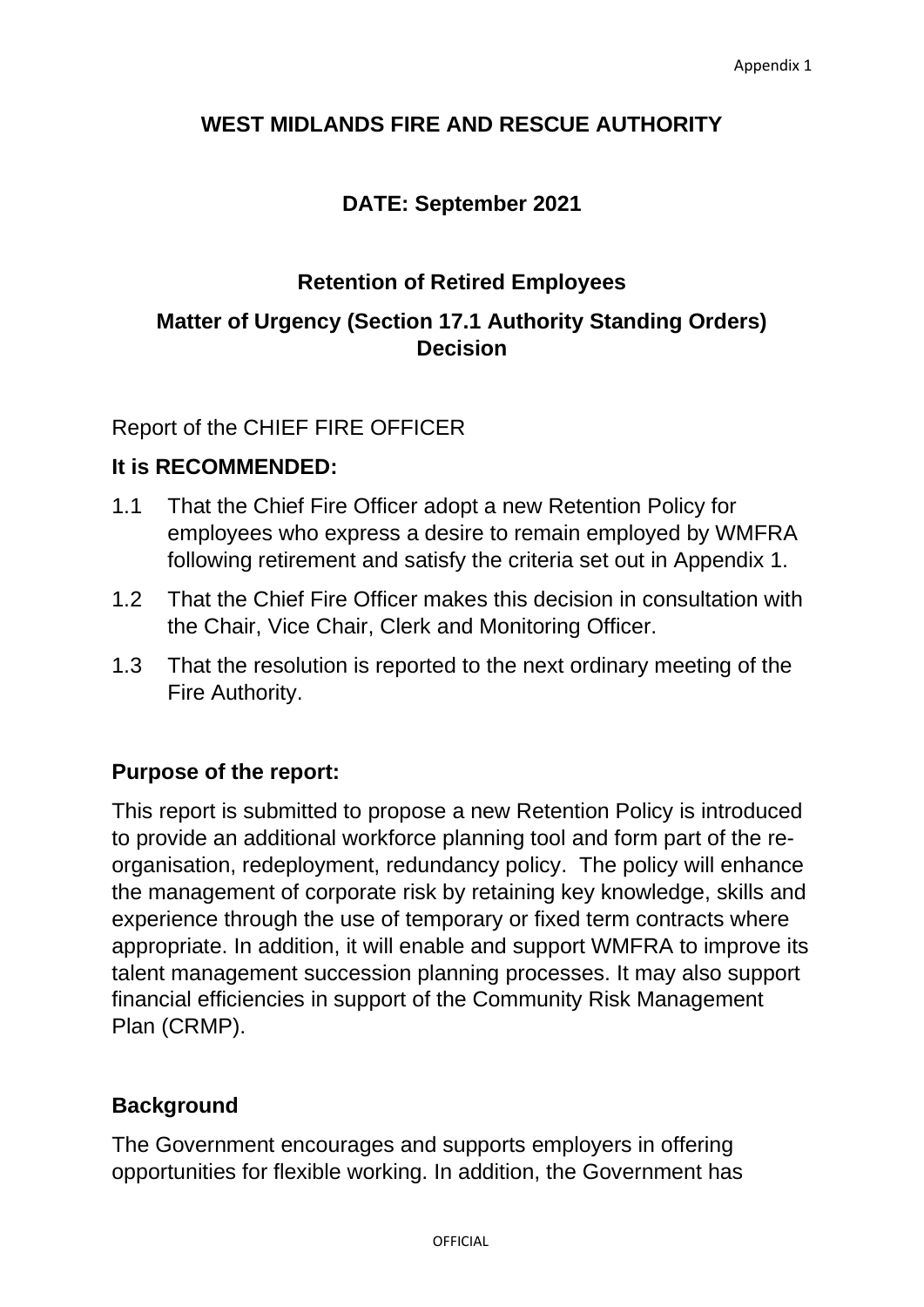recognised that it is in the interests of both employers and pension schemes if employees can have early access to their retirement benefits but still be available to work. This approach has a twofold benefit, the first is to the employer in that they retain the skills and experience of an employee. The second is to the employee who can have access to their retirement benefits but also continue in employment.

The Retention Policy would apply to all staff in both the Local Government Pension Scheme (LGPS) and the Firefighters Pension Schemes (FPS). Due to pension scheme rules the policy for Local Government Pension Scheme and the policy for both Firefighters Pension Schemes are dealt with separately within the policy.

The Government's tax regime for pensions which came into effect on 6 April 2006 relaxed the rules to allow a firefighter to retire and receive some of their pension benefits, and then to be re-employed by the Authority.

Where this is the case, the annual pension may be reduced (often referred to as abated) by the amount by which the pension received and pay in the new post exceeds the pay received in the previous role. Abatement prevents a person who is re-engaged receiving pension and pay which exceeds their previous gross salary.

Members of the West Midlands LGPS scheme currently are not affected by abatement and the new FPS 2015 due to be implemented from April 2022 is expected to be aligned to this approach.

Retention remains at the discretion of the employer and to ensure a consistent and transparent approach is applied it is considered good practice that fire authorities formulate policies on this issue.

A Retention Policy has not previously been considered by the West Midlands Fire and Rescue Authority. However, should in exceptional circumstances where it is identified that specific knowledge skills and experience need to be retained this Retention Policy would provide a transparent approach to fulfil this requirement. A specific business case will be developed and approved in line with the Retention Policy. (draft Retention Policy is set out in Appendix 1).

A corporate risk has recently been registered relating to the recruitment and retention of key employees. The 2 paragraphs below provide examples of when the Retention Policy may have been used are shown below.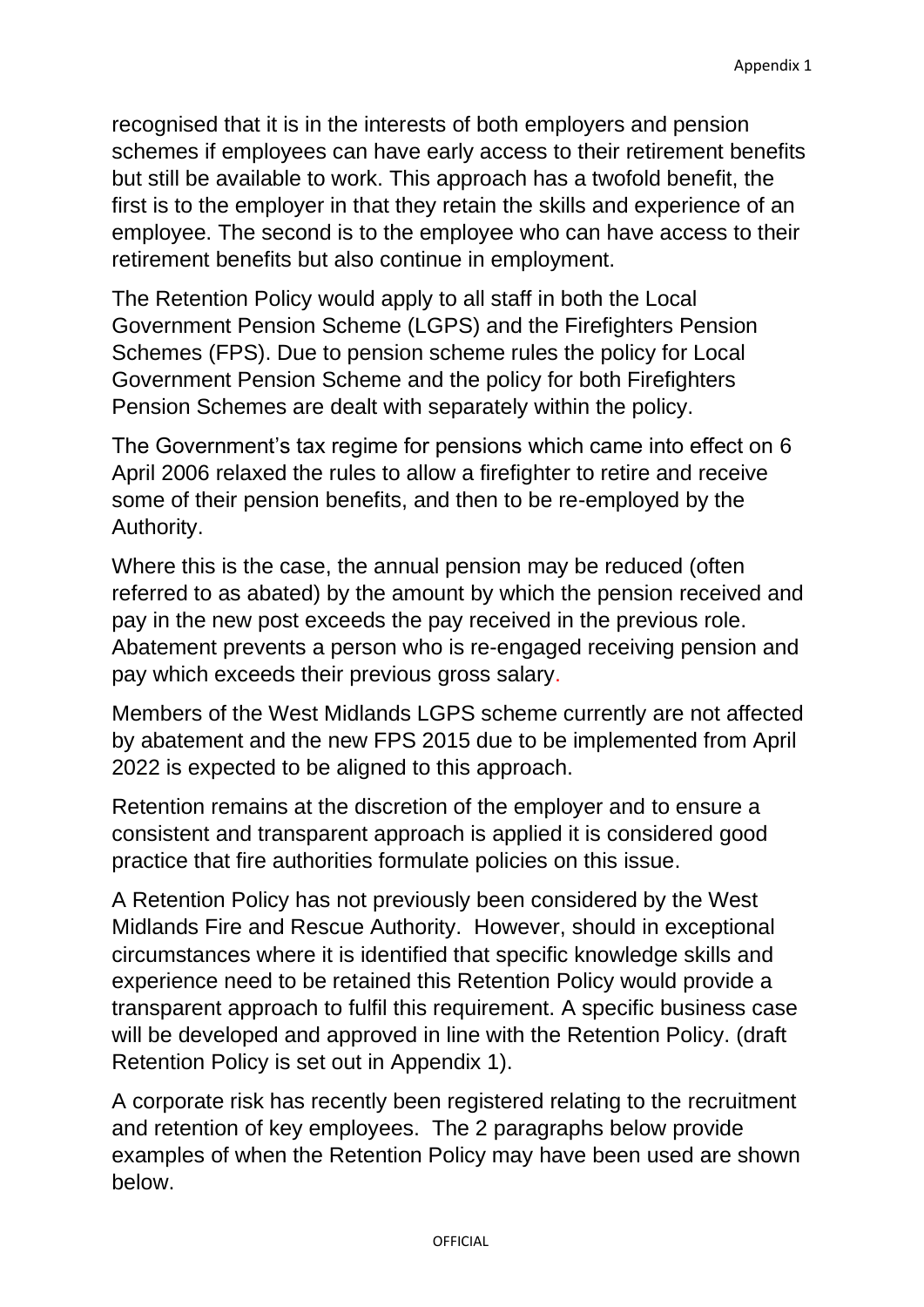Over the last few years, staff with key skills in the Protection (Fire Safety) Team have retired, this has left gaps in capability, although Protection have an ongoing recruitment campaign it has become increasing difficult to recruit. Following the Grenfell Tower tragedy in 2017, FRS Protection Teams have seen an increase in fire safety activity, Fire and Rescue Service are also starting to understand the burden of future legislative changes as a result. Over the next three years 10 posts will be lost due to retirement alone. These recruitment challenges are being experienced by all FRS's across the sector due to the challenges of succession planning and more specifically, time needed to train Fire Safety Inspection Officers to achieve competence, develop knowledge and experience.

Members of WMFS Organisational Learning and People Development Team have also retired creating an issue around delivery of risk critical training. This directly impacts on statutory health and safety responsibilities.

The proposed Retention policy will support the mitigation of this corporate risk.

It is worthy of note that the Authority's approach to Workforce planning profiling has highlighted a risk of significant staff loss due to retirement in one 'block' prior to 31st March 2022. This is due in part to the outcome of the recent Pension challenge (Fire and Judiciary) at an Employment Appeals Tribunal. Some of the impact from these cases come into effect from this date

The Retention Policy confirms that people appointed outside of the Managing Vacancies process ie they are re-appointed, will be appointed on a fixed term or temporary contract only following a break to clearly sever continuous service. This will assist to prevent any undue additional costs to the Service at a later date.

The new Retention policy will contribute as part of the mitigation plan to manage corporate risk and provide an opportunity to manage the impacts of ongoing budget reduction in support of the Community Risk Management Plan (CRMP).

# **Factors for Consideration**

There are several factors to consider when determining to adopt a policy of re-employment of existing staff.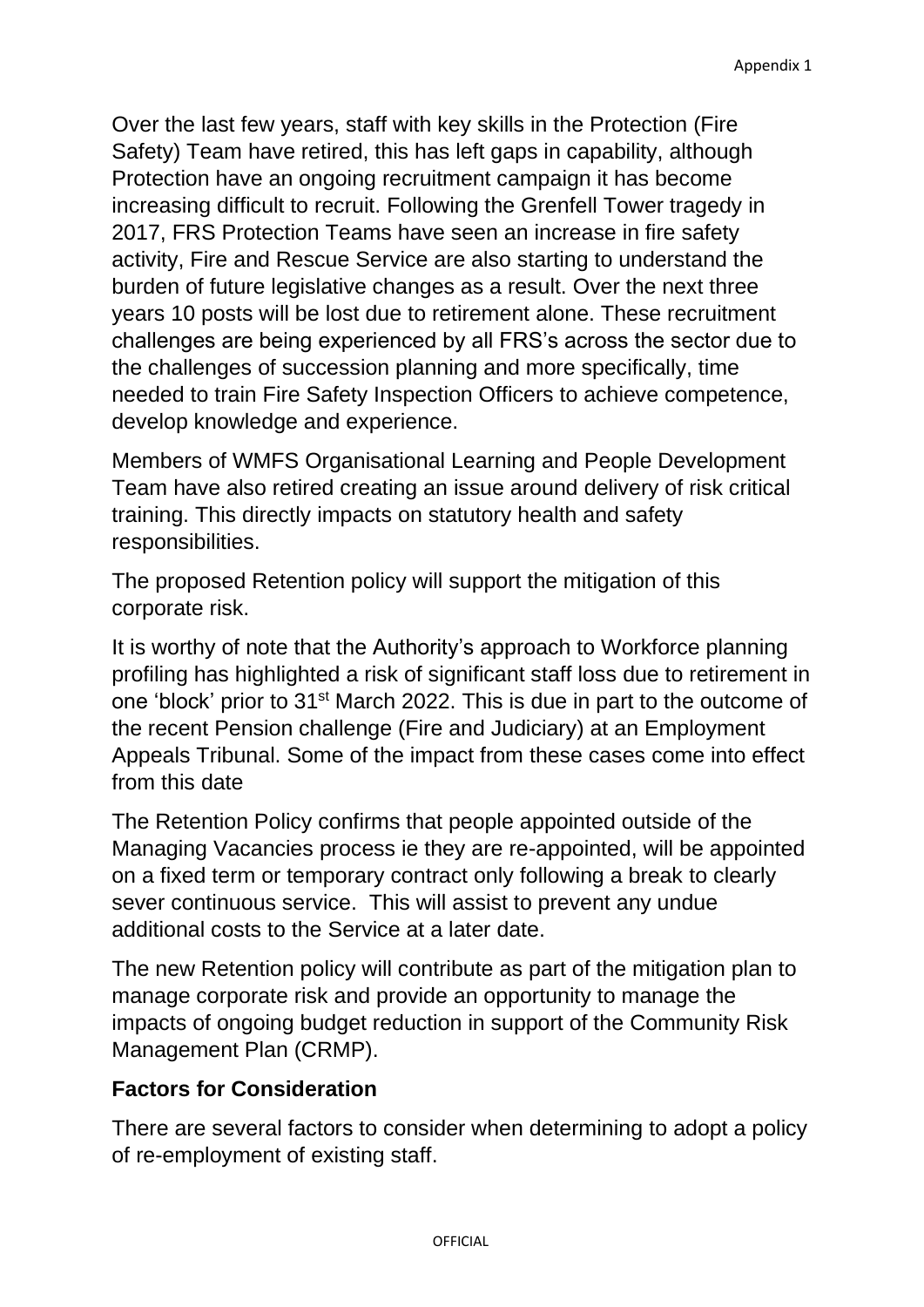Potential benefits:

- Retention of experienced employees with considerable skills base to support ongoing delivery of the Plan, succession planning and manage Corporate Risk
- Potential financial efficiencies to offset budget reductions and in support of the CRMP
- Reduction in recruitment/training and development costs.
- Appropriate levels of skills and technical support retained within functions that in turn supports staff Wellbeing.
- Positive impact on staff morale by providing an alternative option for staff who do not want to retire at their earliest retirement age. This will further support improvements identified in the recent WMFRA HMICFRS inspection in respect of 'looking after our people'.

# **Re-appointment Policy Criteria**

It is important to recognise that there is no automatic right to reemployment and any re-appointment will be based around the following factors:

• the appointment is required for the operational effectiveness

of the Authority and in the interests of public safety

- the employee who has retired/is retiring has critical skills and knowledge which are not widely available and which the Authority needs to retain due to an impact on Corporate Risk
- the re-appointment offers may offer some efficiencies or is cost neutral in terms of budget setting and financial management.
- the person who has retired/is retiring is engaged on a project which is near to completion and where retention of their skills is required on a temporary basis until project completion

Any application for re-appointment will either be on a temporary or fixed term basis and must be supported by a detailed business case including the consideration that has been given to the following:

• the wishes of the individual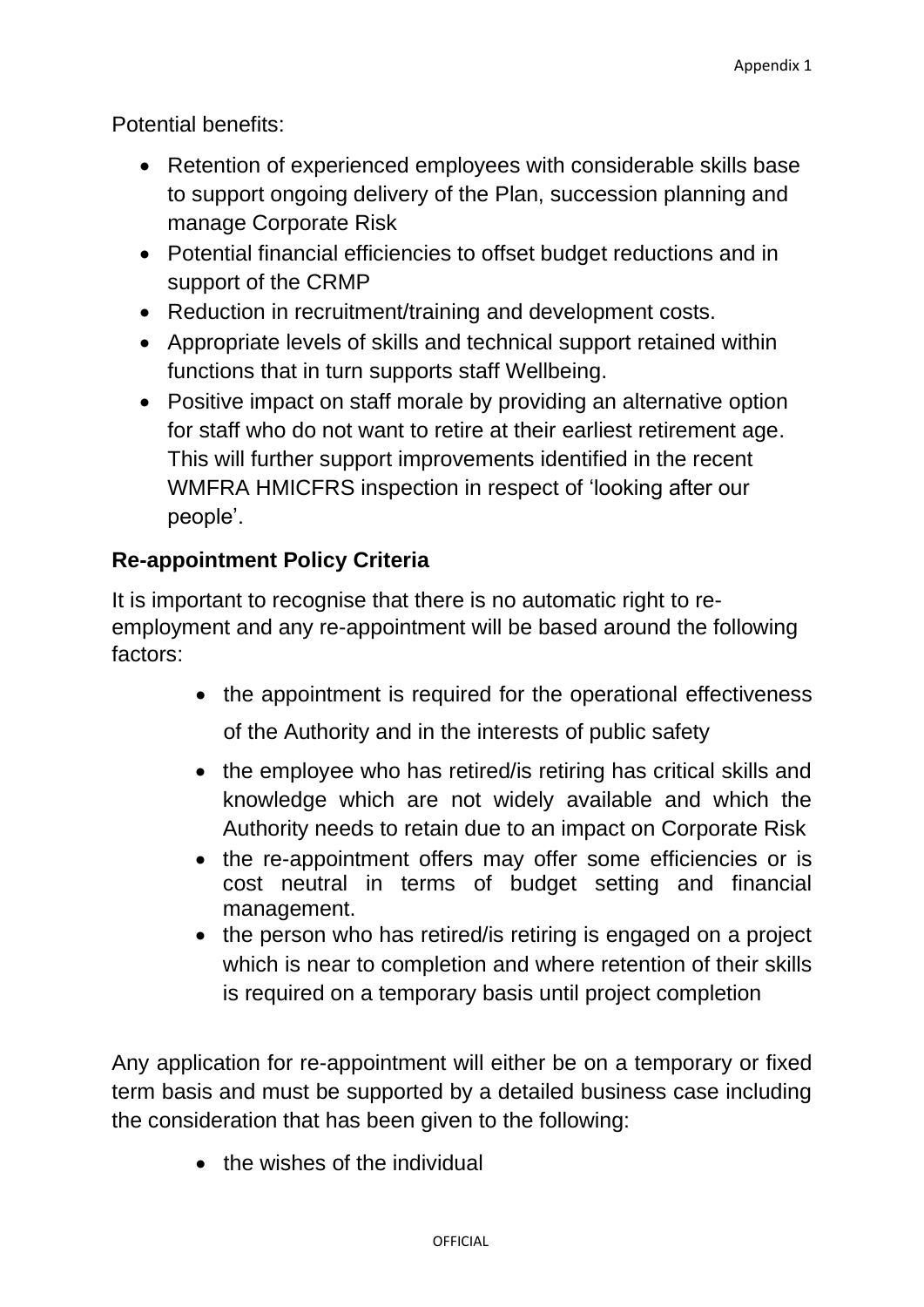- the risk of not re-appointing the individual
- impact of the re-appointment the individual
- financial implications and efficiencies
- the individual's performance, sickness/discipline record and fitness for the role
- the skills and knowledge of the individual

## **Equality Impact Assessment**

In preparing this report an initial Equality Impact Assessment is required and has been carried out. The initial Equality Impact Assessment did raise issues which required a full Equality Impact Assessment to be completed and is attached to this report.

Key points of note are that adopting a policy to provide staff with the opportunity to return to work following retirement, subject to the scope of the policy, could potentially avert an adverse age discrimination claim.

Conversely, the retention of staff in the current workforce longer than was required could have implications for changing the makeup of the Workforce to better reflect the community it serves. As part of each decision-making process, each re-appointment application should be subjected to robust equality analysis to ensure there is no impact on developing a more diverse workforce.

This Retention Policy may also support the development of employees as the re-appointed person would need to work with their Line Manager to upskill and share their experience with other team members.

In line with the retention policy staff are only re-appointed on temporary or fixed term contracts to ensure the medium and longer term people and equality objectives are not negatively impacted.

#### **Legal Implications**

The WMFRA should have a clear and transparent position on the reengagement and re-appointment of retired personnel. This will reduce the risk from unsuccessful candidates bringing a claim against the service based on their retirement status to the Employment Tribunal based on age discrimination.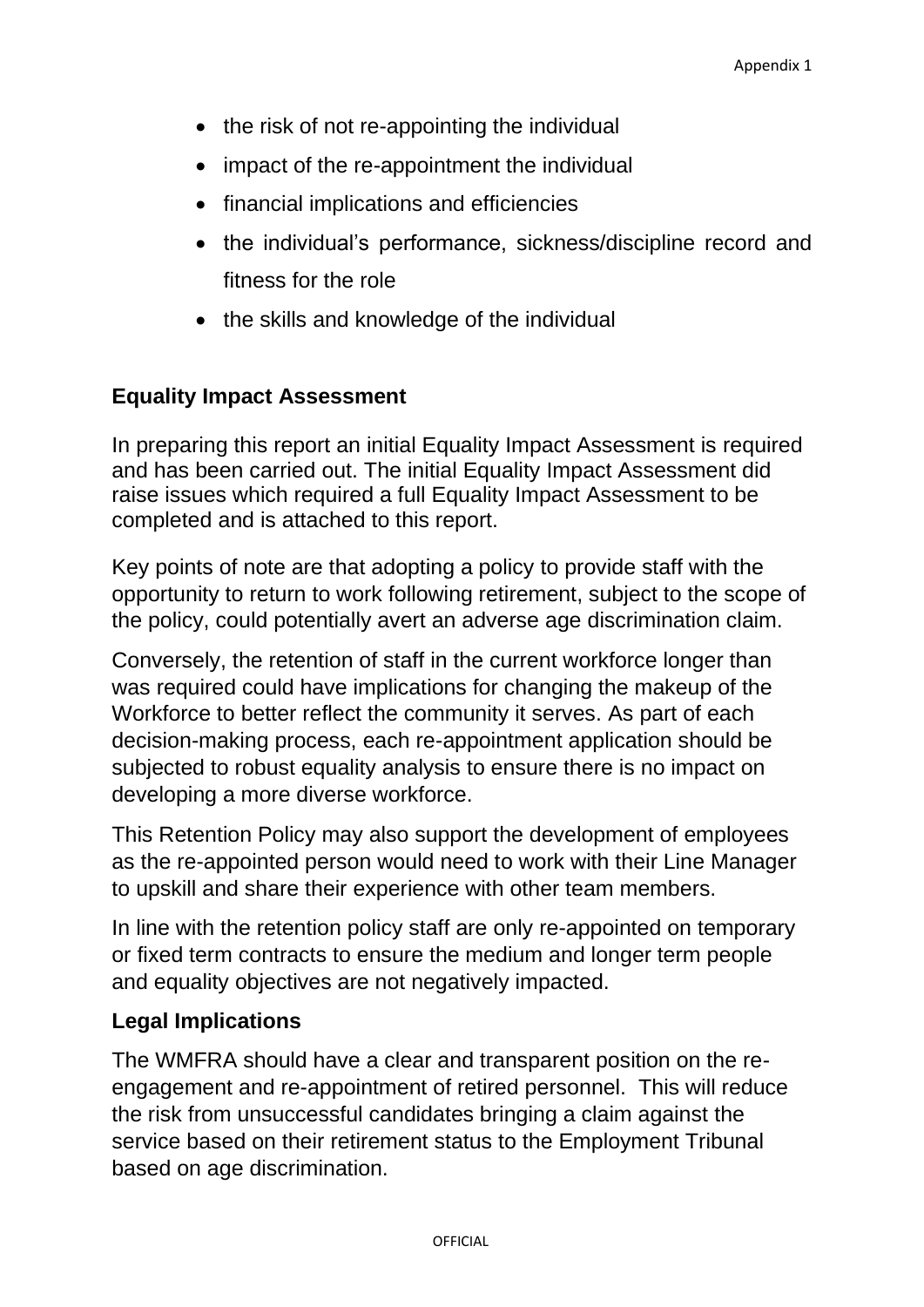The National Framework paragraphs 6.7 - 6.11 provide a clear position on the re-engagement of Principal Officers and this position is clearly outlined within the Retention policy.

# **Financial Implications**

Adopting a Retention Policy will provide opportunities for ongoing financial efficiencies.

There may also be potential savings in terms of any subsequent abatement and reduced pensions contributions, however, this will be based on the individual circumstances.

The savings that this approach may achieve are dependent upon the retirement profile in the Service at the time.

#### **Environmental Implications**

There are no environmental implications.

## **Background Papers**

The Fire and Rescue National Framework for England 2018.

The contact name for this Karen Gowreesunker, Clerk to the Authority, and Strategic Enabler Strategy.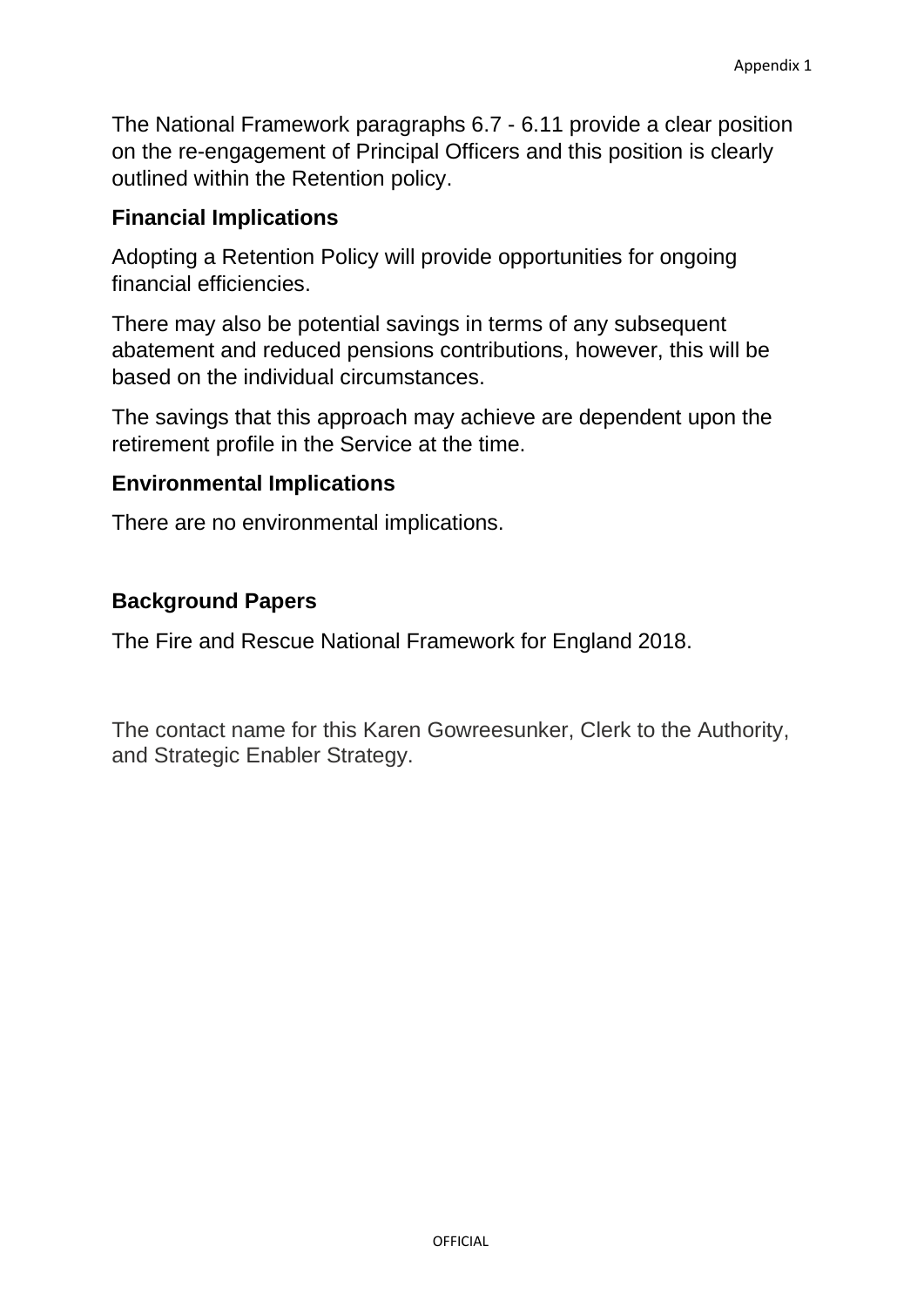#### **Appendix 1 – Retention policy**

# **STRATEGY**

West Midlands Fire Service is committed to maintaining an efficient and effective workforce and recognises the valuable contribution of all employees in achieving its objectives.

In certain circumstances the re-engagement of staff after retirement can support the Service in achieving its objectives, and whilst there is no automatic right to re-engagement after retirement, West Midlands Fire Service will consider re-engagement after retirement in the following circumstances:

**Re-employment** - retired employees will be eligible to apply for vacancies, through an open recruitment process, provided the role is fundamentally different from the post from which they retired. A simple change in hours will not be a materially different employment. To be a materially different employment the duties and/or the level of responsibility in the new employment must be different from those in the old employment. Where there is doubt, advice can be sought from People Support Services however, individuals are responsible for obtaining their own independent advice on tax and financial implications of re-engagement.

**Re-appointment** - on occasions when it would be in the interests of public safety and/or efficiency, the Service will permit retired employees to be either temporarily re-appointed or given a fixed term contract into the role they were undertaking prior to their retirement. This can only be done with the express agreement from the Chief Fire Officer or Fire Authority members in the case of reengagement of principal officers.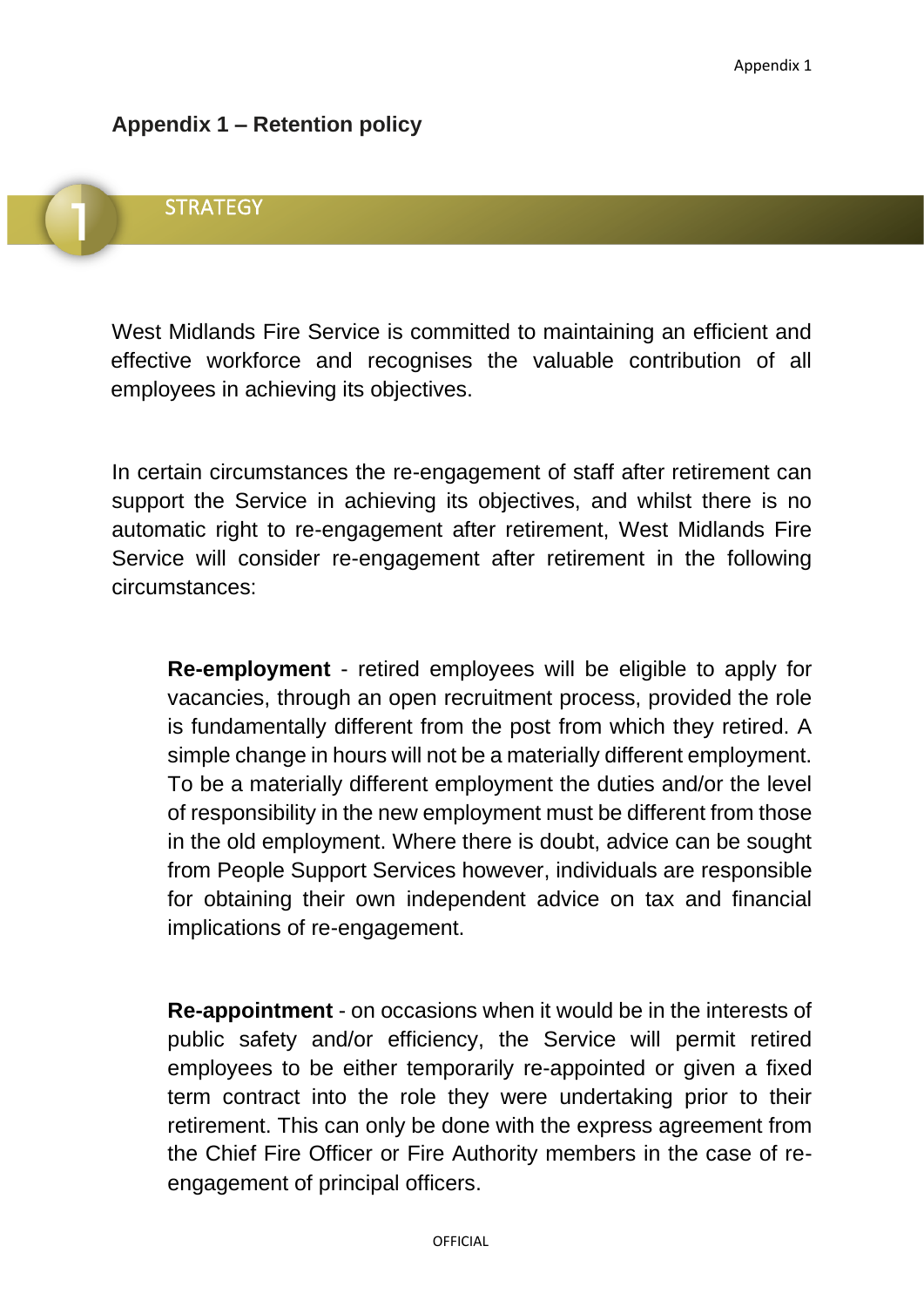#### **PURPOSE**

The purpose of this policy is to ensure that the Service consistently and fairly applies re-engagement after retirement procedures across all employment groups in accordance with relevant government guidance, legislation and pension regulations.

#### **1 Scope**

1.1. The policy applies to all employees who are directly employed by the Authority and are members of the Local Government Pension Scheme (LGPS), the Firefighters Pension Scheme (FPS), the New Firefighters Pension Scheme (NFPS) and the Firefighters Pensions Scheme 2015 who have retired from their role either on a voluntary basis, through ill health or through redundancy and are in receipt of their pension scheme benefits or who have submitted their notice to retire.

# **RESPONSIBILITY**

- **3.1. West Midlands Fire Authority is responsible for:**
	- approving the Authority's Retention Policy and delegating the day to day management to the Chief Fire Officer
	- In line with the Retention Policy approve the re-appointment and consideration of re-engagement of principal officers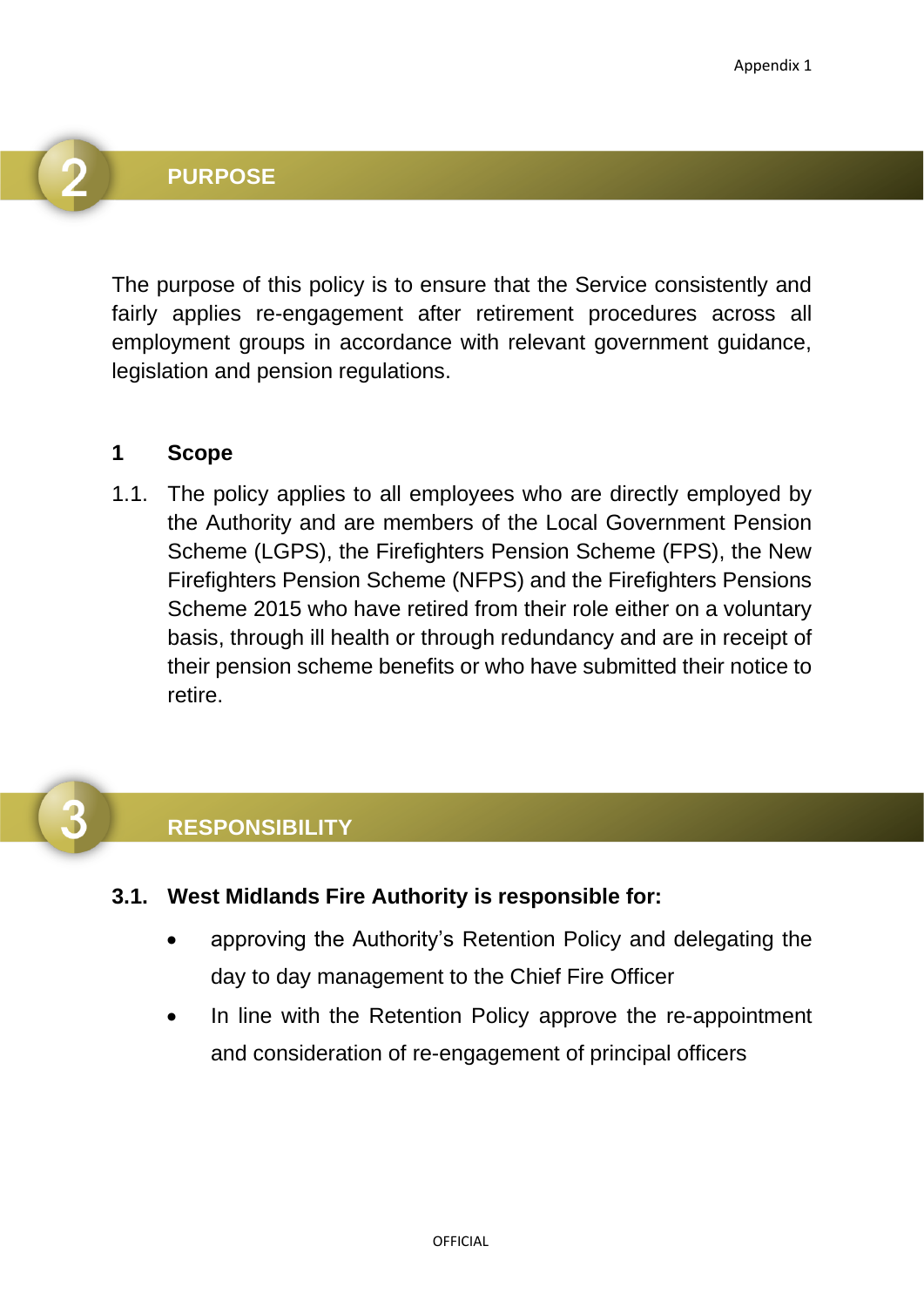## **3.2. The Chief Fire Officer (CFO) is responsible for:**

- having overall accountability for this Retention Policy and its implementation
- reviewing, considering and determining the outcome of applications for re-appointment within the Service in line with the Authority's Scheme of Delegation.

#### **3.3. The Strategic Enabler for People is responsible for:**

- Supporting the CFO in reviewing, considering and determining the outcome of applications for re-employment within the Service below the level of Principal Officer.
- agreeing the implementation of a re-employment opportunity as a resourcing tool for internal vacancies as appropriate
- liaising with PSS and Finance in the context of employment legislation and pension regulations as applicable

#### **3.4. People Support Services are responsible for:**

- implementing this Retention Policy
- providing training and development to those involved in the application of this policy
- ensuring that the policy and procedure meets and continues to meet the requirements of employment legislation and pension regulations
- effectively communicating this policy and procedure to all staff
- evaluation, review, administration and management of the process of this policy
- providing accurate information regarding procedures to managers and employees.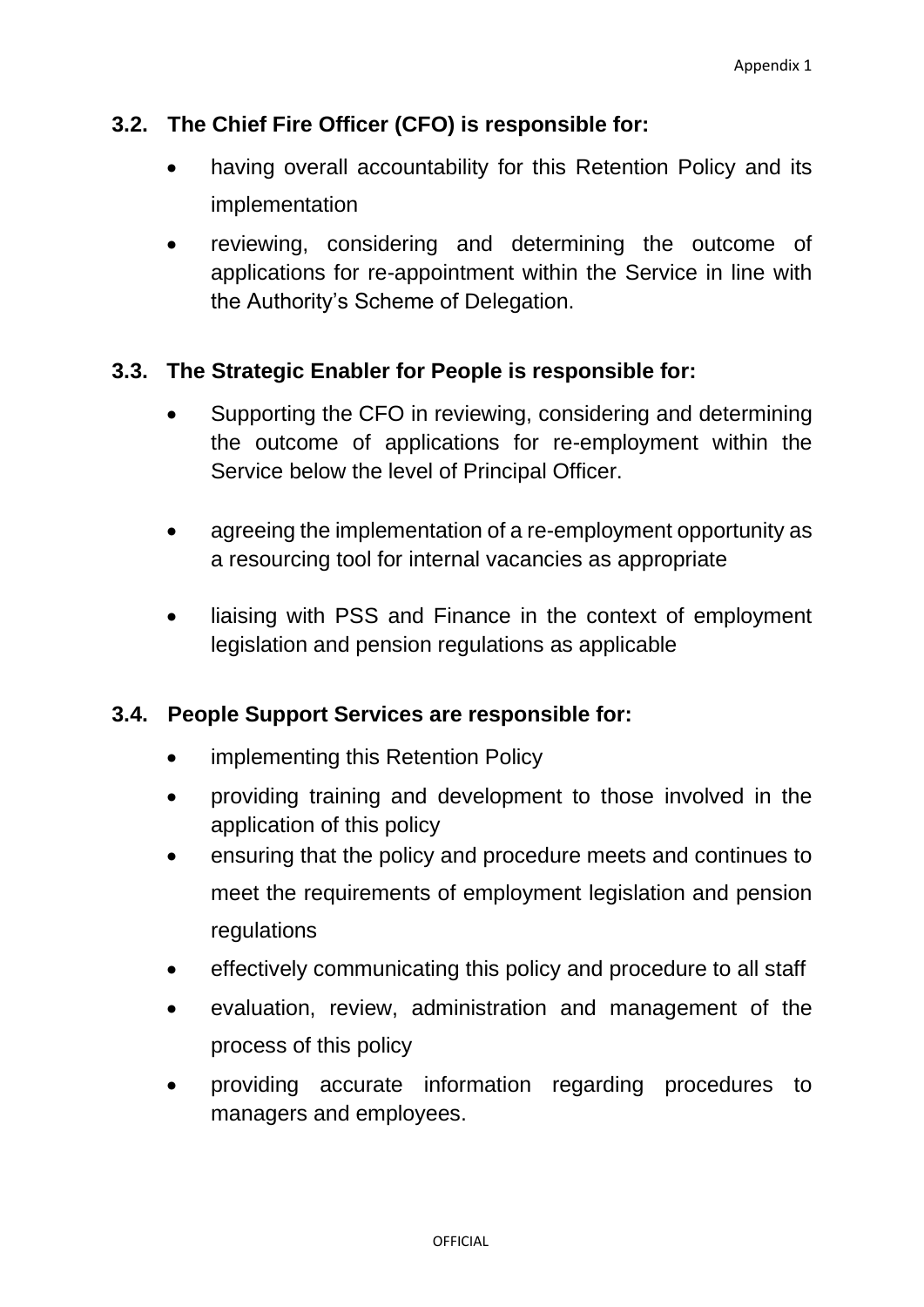#### **3.5. Managers are responsible for:**

- implementing and ensuring that employees are aware of this policy.
- Development of Business cases to support decision making

#### **3.6. Individuals are responsible for:**

- familiarising themselves and following the principles of this policy/process.
- obtaining their own independent advice on tax and other financial implications of re-engagement. The Authority will not accept liability for tax or other financial charges incurred by individuals.



# **PROCEDURES**

#### **4.1. Introduction**

This is the procedure that underpins and implements West Midlands Fire Services Retention Policy.

# **4.2. Principles**

#### **4.2.1.Re-employment**

Re-employment after retirement into a vacant post that is fundamentally different to the post from which an individual retired will follow a fair, open and competitive recruitment and selection process in accordance with the Services Recruitment & Selection Policy.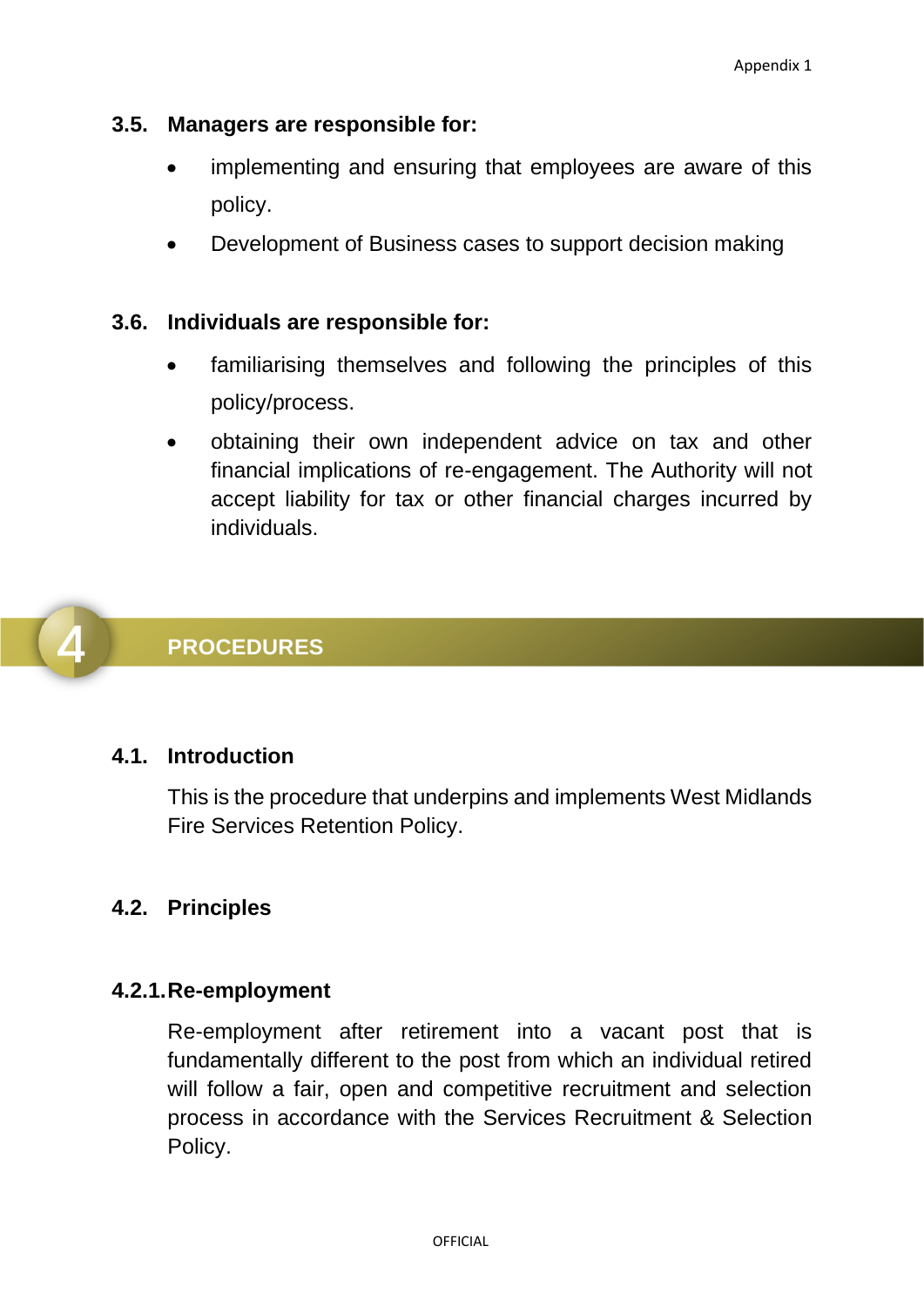### **4.2.2.Re-appointment**

Re-appointment after retirement into the same or a similar role may be considered where: -

- the re-appointment is required for the operational effectiveness of the Authority and in the interests of public safety
- the person who has retired/is retiring has critical skills and knowledge which are not widely available and which the Authority needs to retain due to an impact on Corporate Risk
- the re-appointment offers efficiencies or is cost neutral in terms of budget setting and financial management
- the person who has retired/is retiring is engaged on a project which is near to completion and where retention of their skills is required on a temporary basis until project completion

Any application for re-appointment will either be on a temporary or fixed term basis and must be supported by a detailed business case including the consideration that has been given to the following:

- the wishes of the individual
- the risk of not re-appointing the individual
- impact of the re-appointment the individual
- financial implications and efficiencies
- the individual's performance, sickness/discipline record and fitness for the role
- the skills and knowledge of the individual

For all appointments at Principal Officer level, approval will be subject to agreement by the Appointments Committee taking into account the legislative requirements of FRA Chief Fire Officer appointment procedures. The reason why the re-appointment was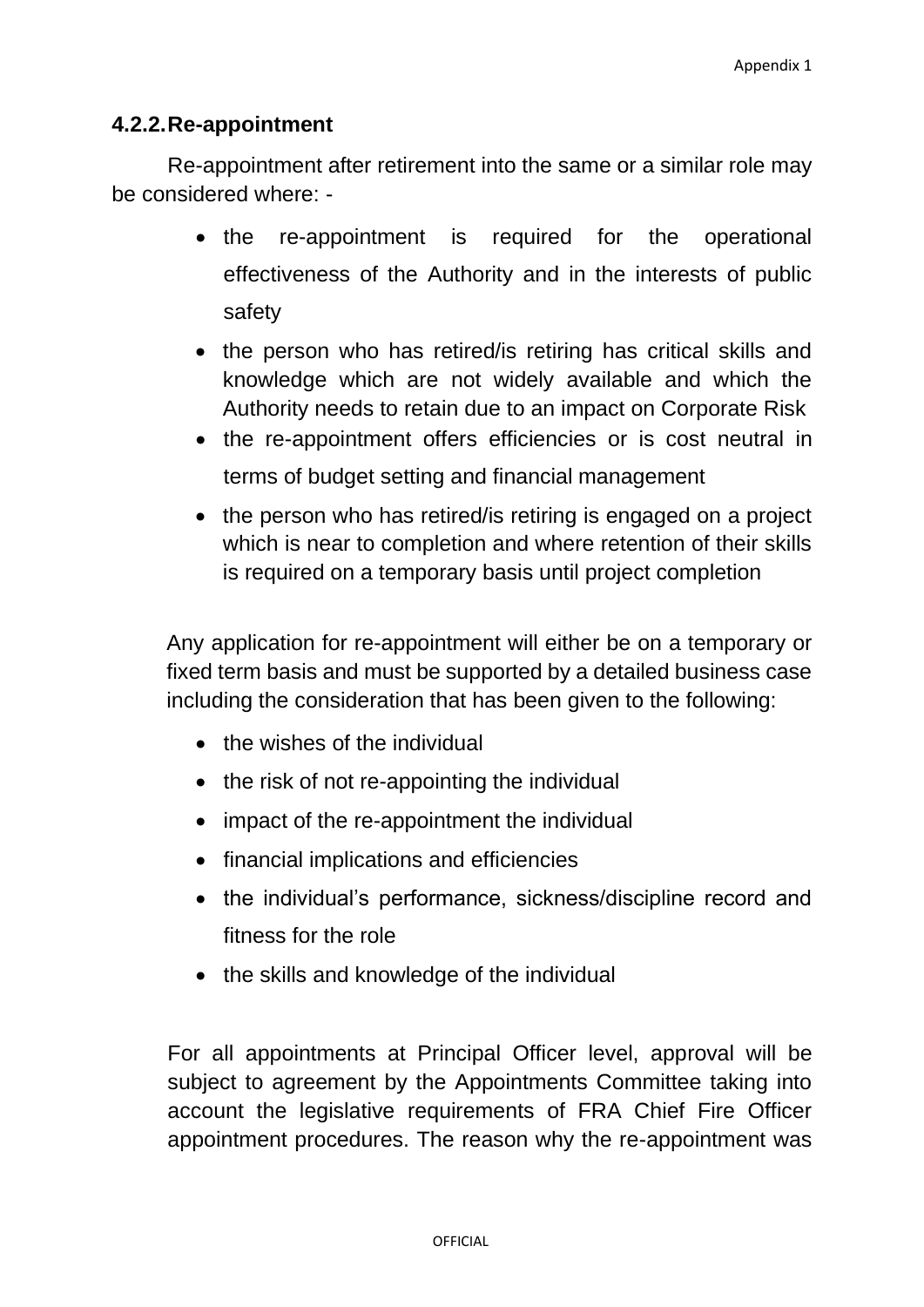necessary with consideration to the points above, and alternative approaches were deemed not appropriate, must be published.

#### **4.2.3.Break in service**

Re-employment may be on a temporary or permanent basis, reappointment will only be offered on a temporary or fixed term basis. A formal break in service will be required for any re-appointment.

For members of the FPS or NFPS who have retired between the age of 50 and 55 and have a Protected Pension Age a break in service of at least six months is required if re-engaged into a grey book role.

For members of the FPS or NFPS who have retired between the age of 50 and 55 and have a Protected Pension Age a break in service of at least one month is required for re-engagement to a fundamentally different post, such as a green book role.

For all other cases, a break of one complete calendar month will be required. This is to ensure that in the event of a redundancy claim the service will not be continuous from the original date of appointment.

Breaks in service cannot be taken as paid leave.

#### **4.2.4 Abatement**

Employees re-employed after retirement who are in receipt of benefits from their government pension scheme will have their pension abated.

This means that the pension payment will be withheld in whole or part if the annual salary from the new post when added to the annual pension payment exceeds the annual salary payment at the time of retirement.

Where this is the case, the annual pension will be reduced by the amount by which the pension received and pay in the new post exceeds the pay received in the previous role.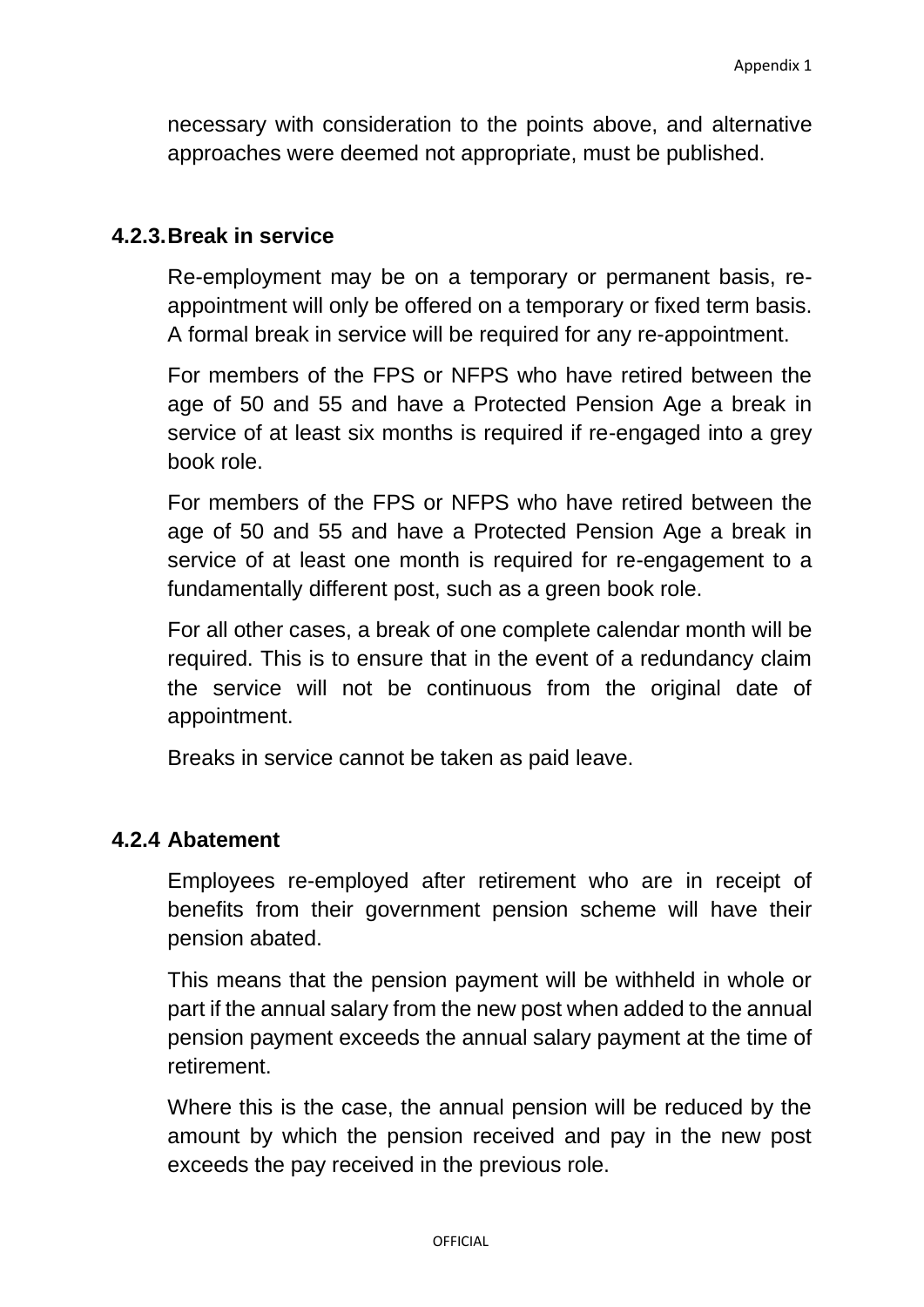All individuals should ensure they have discussed matters fully with their pension provider before they begin the re-employment application process.

Inter service abatement - In determining whether to apply interservice abatement, consideration will be given to any pension benefit currently being received by the employee concerned.

Employees retiring from West Midlands Fire Authority but recommencing employment with a different "scheme employer" (i.e. another Local Authority) should be aware that abatement rules may vary depending on the scheme employers own specific policy.

## **4.2.5.Protected Pension Age**

Employees who are members of the FPS who are able to retire between 50 and before 55 years of age are able to do so because they have a "Protected Pension Age". Re-engagement under certain conditions can result in them losing protections afforded to them under the "Protected Pension Age" rules and may result in them incurring a tax liability on pension. Employees must ensure that they have taken advice from an appropriate person e.g. tax advisor as the Authority will not accept liability for tax charges incurred by individuals who have lost their "Protected Pension Age" status.

The Authority will require any member of the FPS who has a "Protected Pension Age" to confirm in writing that they have taken tax advice before any offer of re-engagement would be confirmed.

#### **4.2.6.Pension Entitlement on Re-employment**

Previous service will not count towards continuous service for any purpose.

If any former uniformed employee is re-employed into a uniformed role on Grey or Gold Book terms and conditions, they will automatically be enrolled into the Firefighter's Pension Scheme 2015, provided that their new role includes a requirement to engage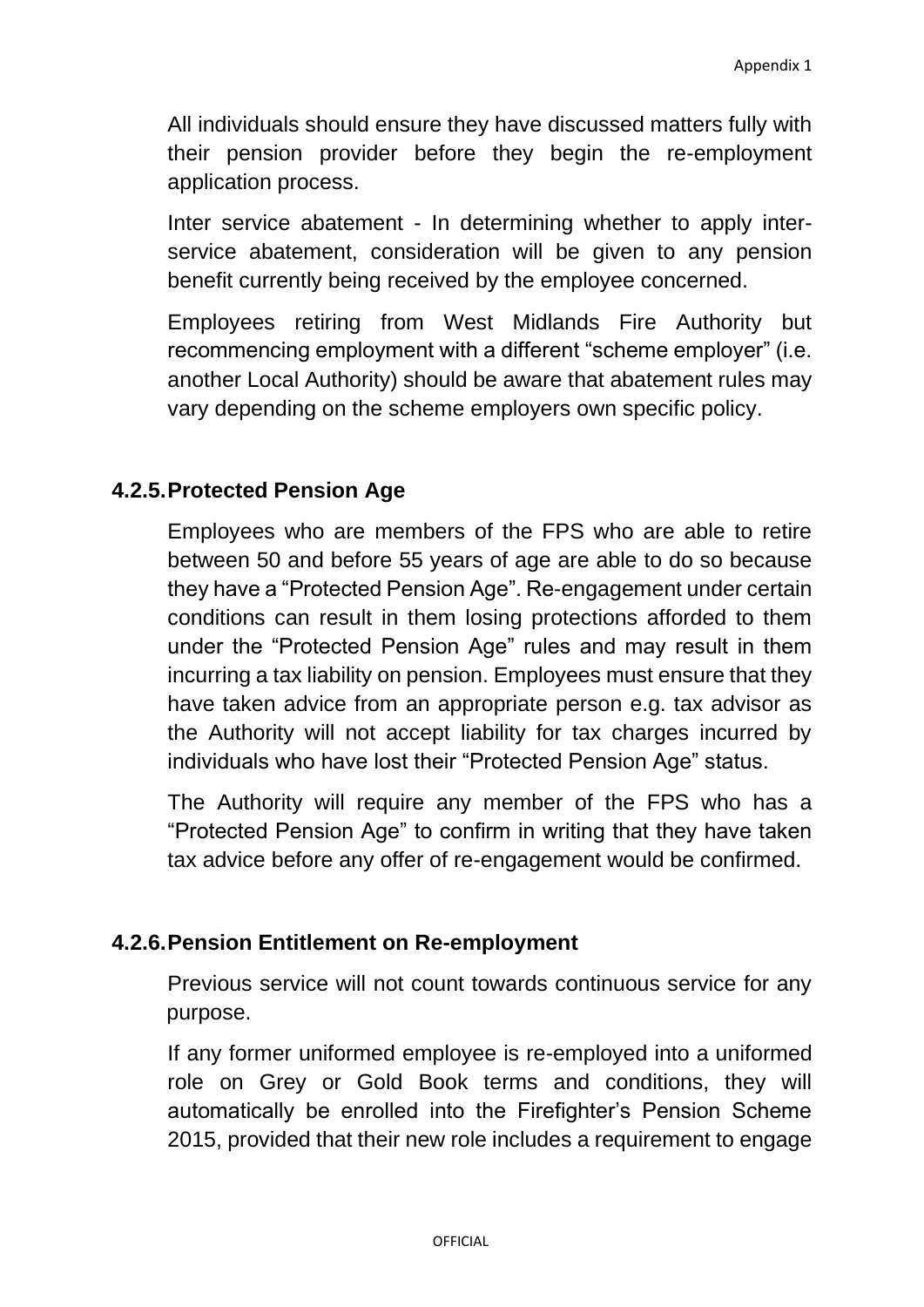in firefighting duties or attendance at other emergencies. This applies if they work full time or part time on a permanent basis.

Former uniformed employees who are re-employed into a nonuniformed role on Grey or Gold Book terms and conditions and nonuniformed employees who are re-engaged will automatically be enrolled into the LGPS. This applies if they work full time or part time or on a temporary or permanent basis.

Employees can opt out of either pension scheme if they wish within 3 months of re-joining the Authority. To receive reimbursement of automatic pension contributions, employees must notify PSS that they wish to opt out within 3 months of the commencement of their re-engagement.

## **4.2.7.Contractual Entitlements on Re-employment**

Specific details of entitlements to annual leave, sick leave etc. will be detailed in the employee's new contract of employment and uniformed employees who subsequently re-join the Authority in a Green Book role will be subject to the terms and conditions of employment outlined in the National Joint Council for Local Government National Agreement on Pay and Conditions of Service ("The Green Book").

#### **4.2.8.Re-employment after Ill Health Retirement**

Individuals who have been retired on ill health grounds who are subsequently deemed fit to undertake work will be eligible to apply for re-employment through open competition. Their entitlement to continue receiving their ill health pension benefits will depend on the scheme they are in therefore individuals are encouraged to take advice in relation to their specific scheme arrangements before making an application for re-employment.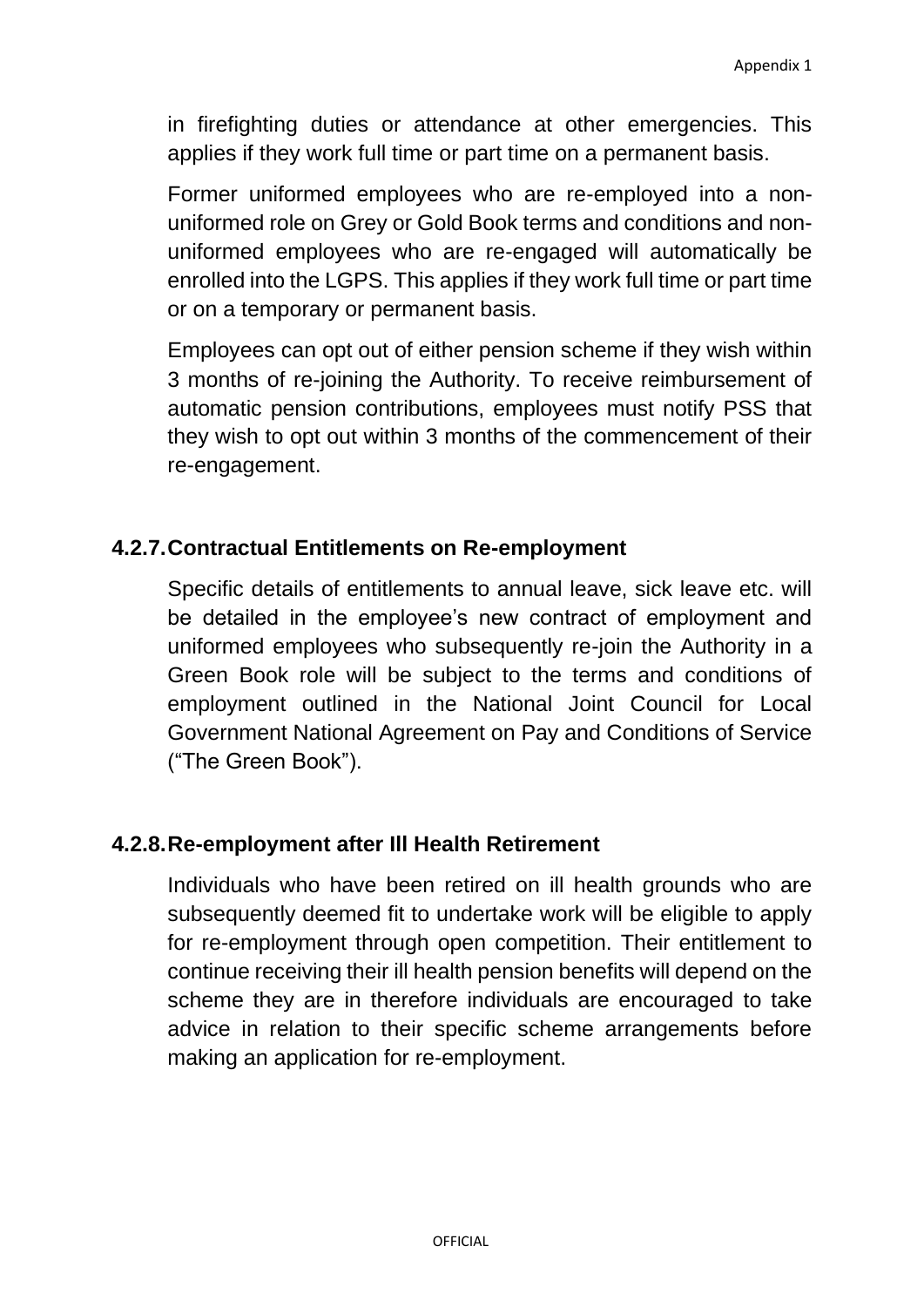### **4.3. Monitoring**

The Strategic Enabler for PSS will monitor activities under this policy and procedure and will have responsibility to ensure issues outlined in the policy are met. Continuous improvement involves ensuring this policy is in line with best practice and legislative changes.

#### **4.4. Review**

This policy will be reviewed in accordance with the Services flexible policy review programme, or where any new or emerging political, social, technological, legislative, environmental or reputational changes require it to be.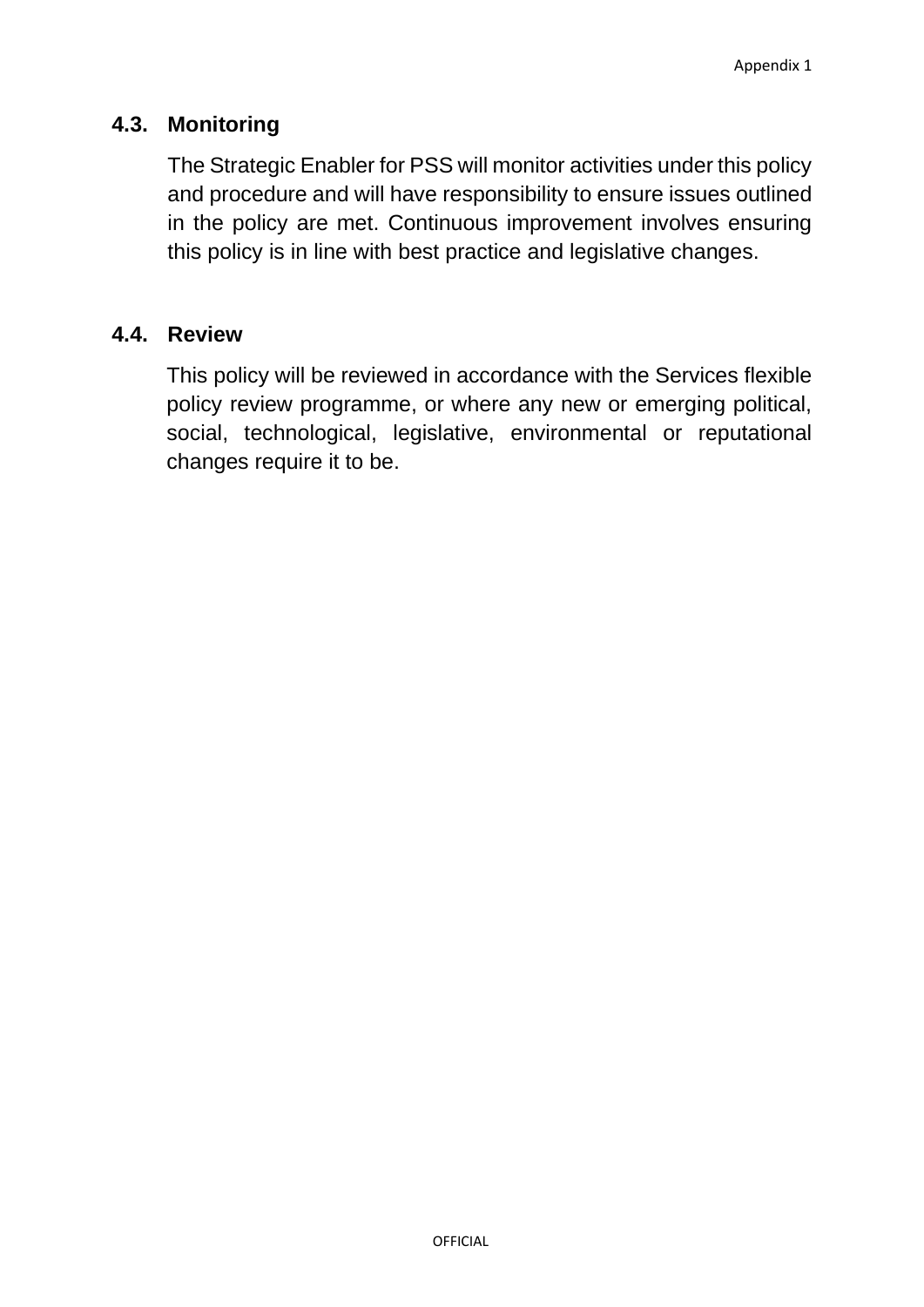# **APPENDICES**

# **Retention Policy**

# **Business Case**

**T**he Business case will be submitted to the SE PSS for consideration and to liaise with SE People and the Chief Fire Officer. Once a decision is made the SE PSS will arrange for the outcome to be fed back to the referring manager.

| <b>Title of Business</b><br><b>Case</b> |  |
|-----------------------------------------|--|
| <b>Submitted by</b>                     |  |
| <b>Role and Section</b>                 |  |
| <b>Phone</b>                            |  |
| <b>Email</b>                            |  |

1. Following notification of a person's intention to retire from the Service the Line Manager will review and assess the role to consider any specialist knowledge, skill and/or experience which is required to ensure the health safety and wellbeing of our employees or the delivery of the Plan to keep communities safe. (please state which)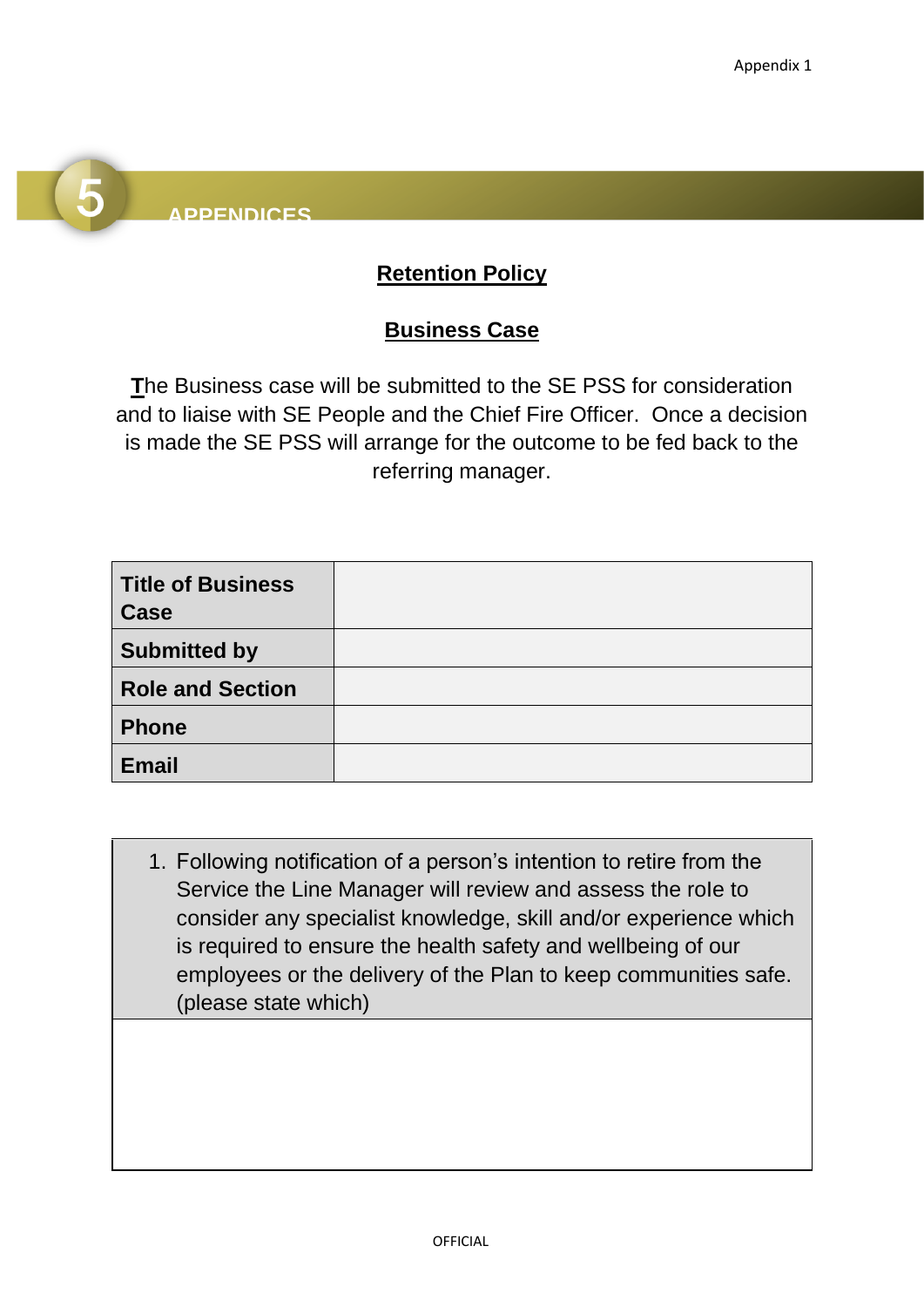| 2.                                                                                                                                                                                                                                                                                                                                                     |
|--------------------------------------------------------------------------------------------------------------------------------------------------------------------------------------------------------------------------------------------------------------------------------------------------------------------------------------------------------|
| LΙ                                                                                                                                                                                                                                                                                                                                                     |
|                                                                                                                                                                                                                                                                                                                                                        |
|                                                                                                                                                                                                                                                                                                                                                        |
|                                                                                                                                                                                                                                                                                                                                                        |
| Describe how you plan to retain these essential skills and consider the<br>impact of this on other employees, how you will mitigate any negative<br>impact whilst considering the Service's drive to have a workforce<br>reflective of its community. Your People Support Services (PSS)<br>Business Partner will support you to answer this question. |
|                                                                                                                                                                                                                                                                                                                                                        |
|                                                                                                                                                                                                                                                                                                                                                        |
|                                                                                                                                                                                                                                                                                                                                                        |
| Nama of Stratonic Enahlar                                                                                                                                                                                                                                                                                                                              |

# 3. **Name of Strategic Enabler**

You will need to have received the approval of your Strategic Enabler. Prior to this business case being supported by SE People and approved by the Chief Fire Officer.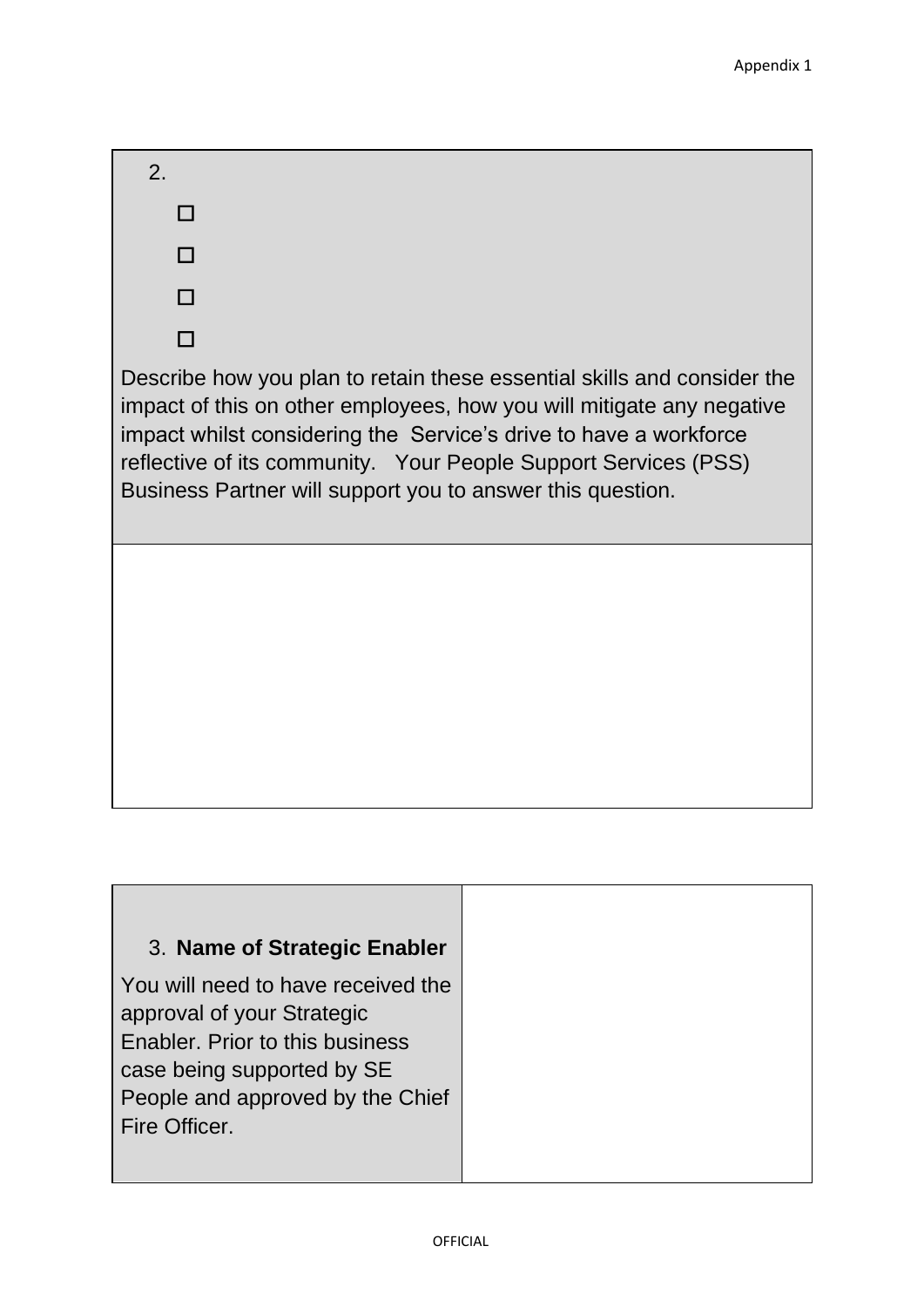# 4. **Name of People Support Services (PSS) Business Partner**

You should discuss your Business Case with your PSS Business Partner. This is to consider and mitigate any impacts on other activities across the Service such as restructures, together with any other People and/or People related policy impacts/ Copy in your PSS Business Partner when submitting your Business Case.

| 5. Stakeholder Engagement        |
|----------------------------------|
| List identified stakeholders and |
| engagement that has taken place, |
| together with further engagement |
| required. Consider how your      |
| Business Case might impact on    |
| your stakeholders who should     |
| include Trade                    |
| Unions/Representative Bodies.    |

| 6. Describe how your<br><b>Business Case supports</b><br>the Organisational<br>strategy. |
|------------------------------------------------------------------------------------------|
| <b>Include Environmental and</b><br><b>Sustainability strategy and Digital</b>           |
| and Data strategy.                                                                       |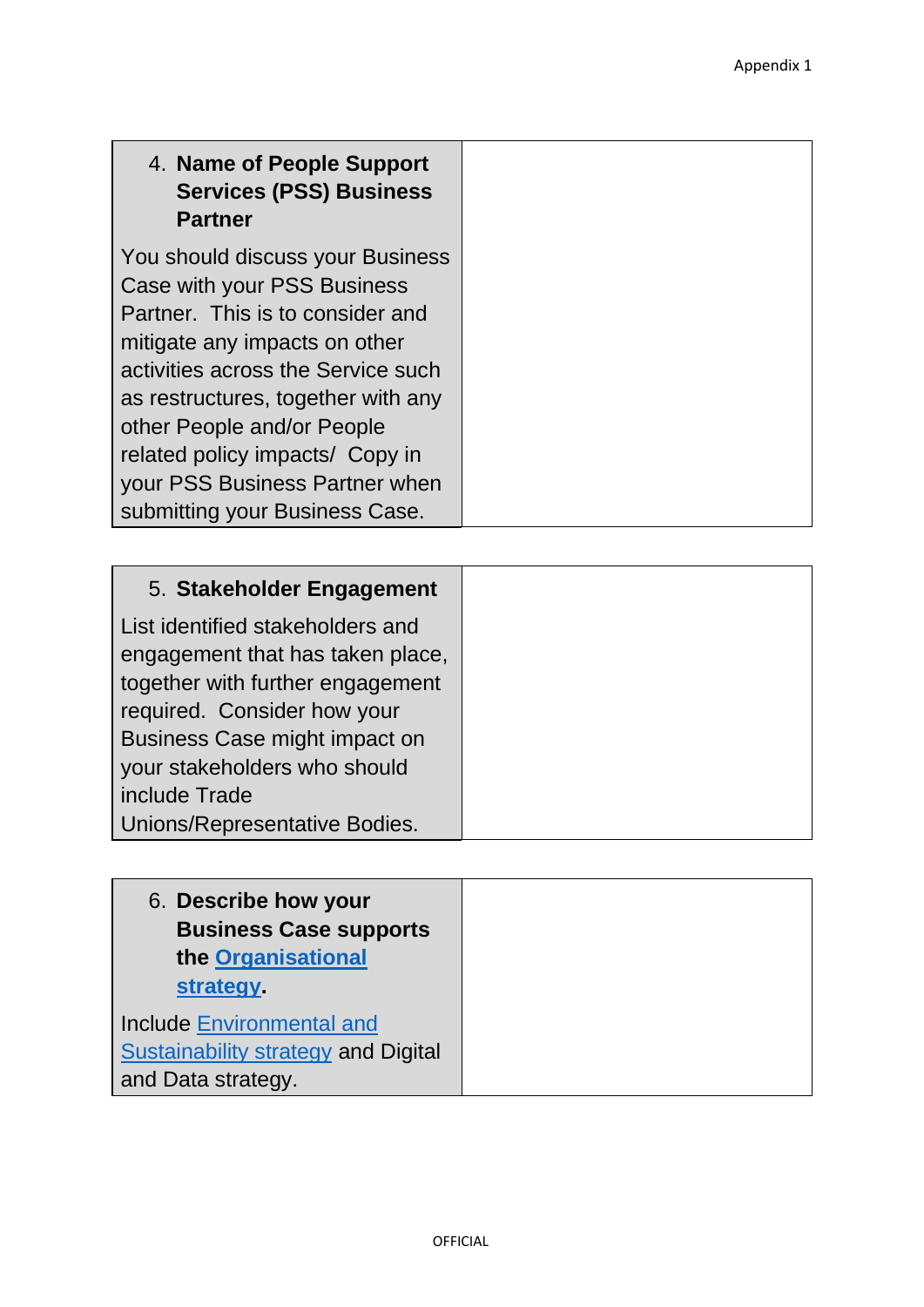| What are the legal implications<br>of the work covered in this<br><b>Business Case?</b> |
|-----------------------------------------------------------------------------------------|
| <b>Consider if your Business Case</b>                                                   |
| supports legislation or a National                                                      |
| Framework. Could it impact on                                                           |
| reputational risk such as negative                                                      |
| publicity/public perception. Liaise                                                     |
| with your PSS Business Partner to                                                       |
| further your understanding.                                                             |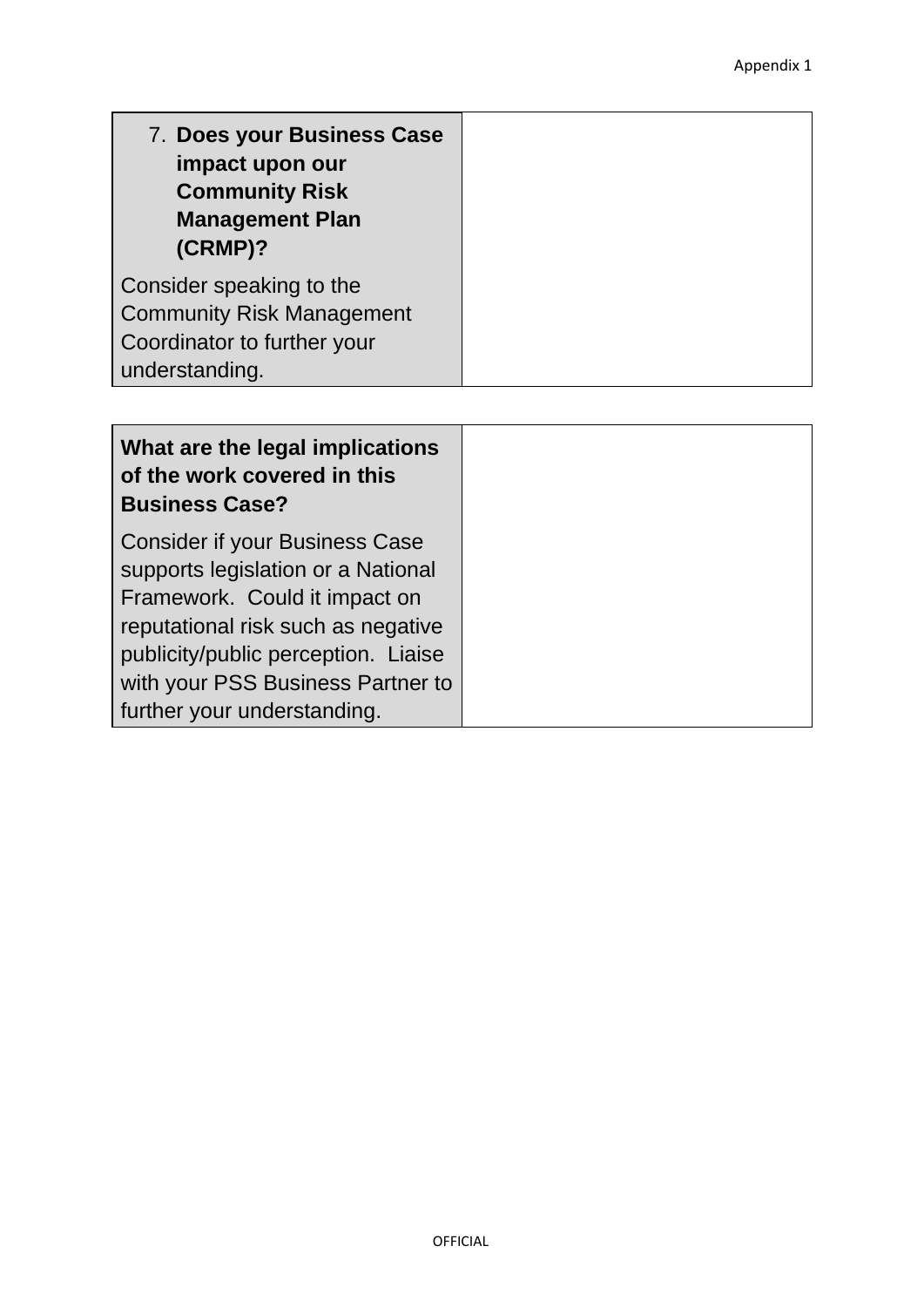| 8. Are there any financial<br>implications associated<br>with the work covered in<br>this Business Case? |
|----------------------------------------------------------------------------------------------------------|
| Consider if there are any related<br>costs and identify funding. Are                                     |
| there any funding/return on                                                                              |
| investment opportunities? Will<br>your Business Case create                                              |
| income generation? Liaising with                                                                         |
| your Finance Liaison Officer<br>(FLO) will inform them of any                                            |
| related costs to see if spends can                                                                       |
| be supported and to further your<br>understanding.                                                       |

| Are there any risks to the<br>completion of this Business<br>Case?                                                                                           |
|--------------------------------------------------------------------------------------------------------------------------------------------------------------|
| Have you identified anything that<br>may prevent the aim of your<br><b>Business Case from being</b><br>achieved? If you have, how can<br>these be mitigated? |

| <b>Communications Plan and</b><br><b>Timeframe</b>                                                                                                                                                |
|---------------------------------------------------------------------------------------------------------------------------------------------------------------------------------------------------|
| Outline your communications<br>plan. Consider how you will<br>communicate your Business Case<br>and supporting rationale to your<br>team and representative bodies or<br>other interested groups. |